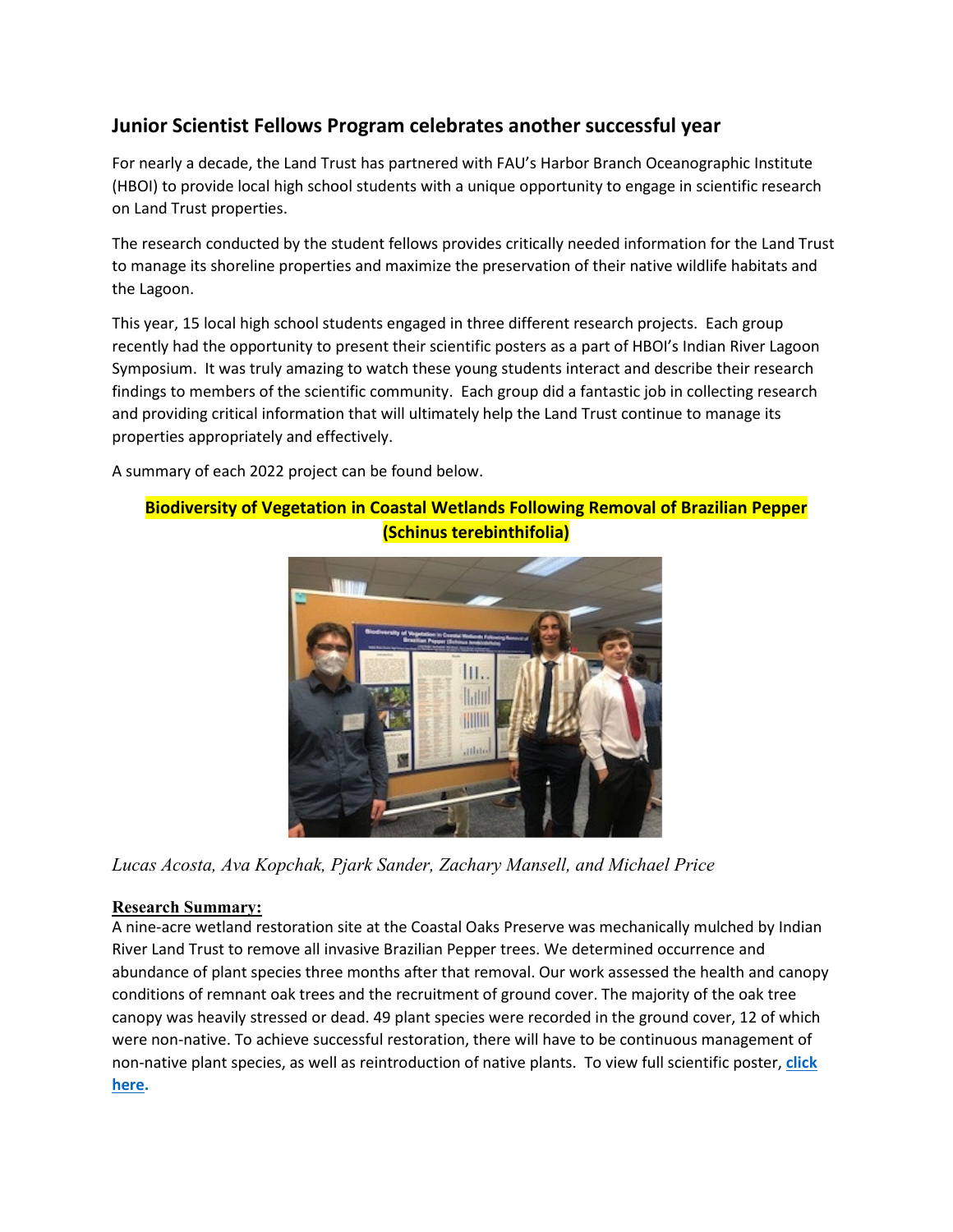

**Effectiveness of Culverts on Sustaining Life within the Indian River Lagoon**

*Madison Barsalou, Sally Jane Lloyd, Anthony Marzouk, Owen Stanton, and Jillian Van Dyke*

#### **Research Summary:**

Within the IRL, organisms rely on water to provide stable temperature, salinity, pH, and oxygen levels. Maintaining water quality is of utmost importance to preserve life in the lagoon. The IRL's system of culverts was originally designed to improve its connectivity with impounded wetlands. We measured the effect of culverts on water quality within the Coastal Oaks Preserve bordering the IRL. We monitored key water quality parameters at six impoundment sites and at each side of four culverts over Fall 2021. We observed a drastic increase in dissolved oxygen concentration after the culverts were opened. Culvert opening provided a more optimal condition for life to thrive within the impoundment and the IRL. To view full scientific poster, **[click here.](https://www.irlt.org/dfiles/JSP_FY_2022_Water_Quality_Poster.pdf)**



#### **Counting Crabs at Coastal Oaks**

Heather O'Corry-Crowe1, Abbigail Thomas, Morgan Ransom, Jeanne Phillips, and Charlie Brust